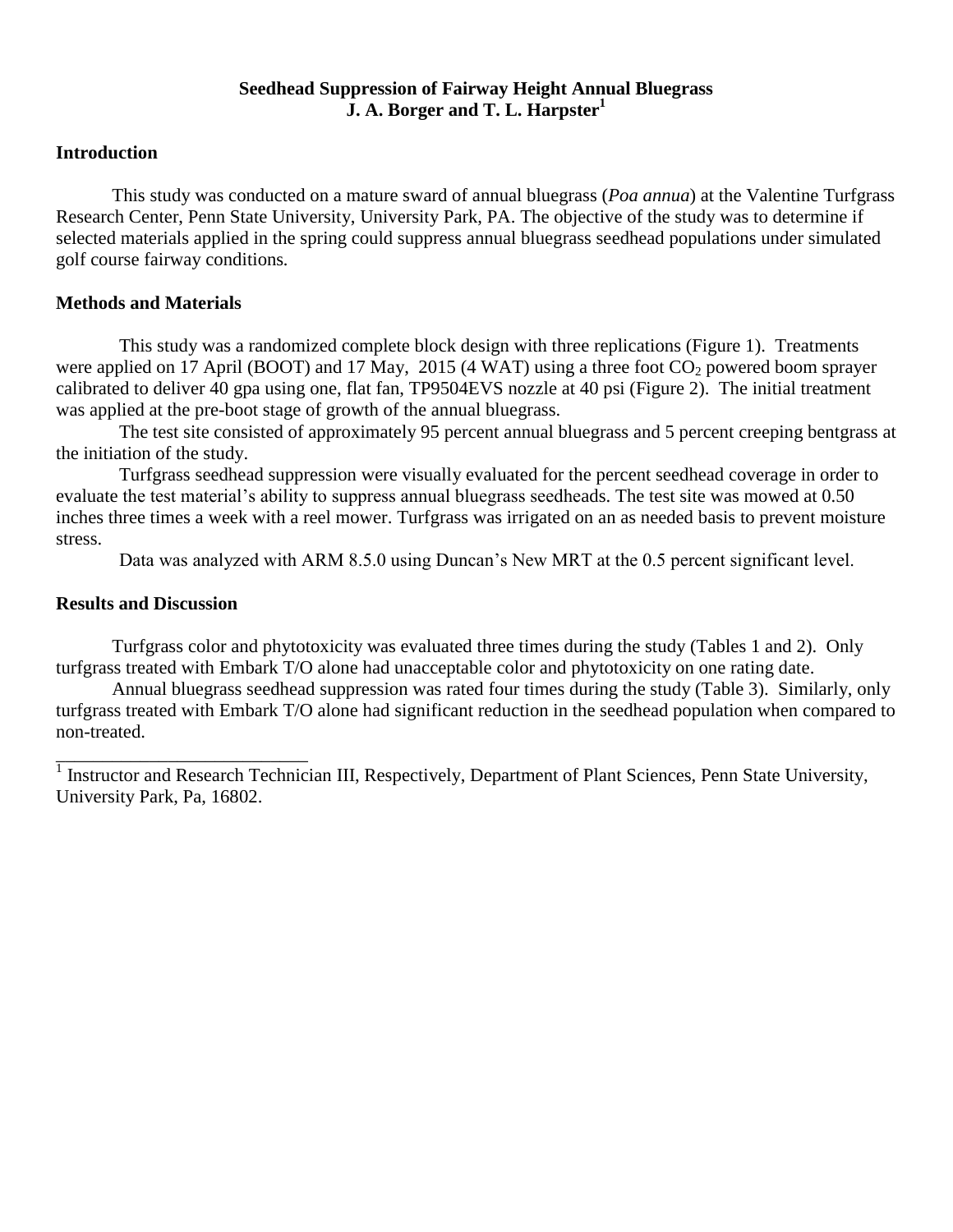**Table 1.** Evaluations of an annual bluegrass fairway height for phytotoxicity, where  $1 = no$ phytotoxicity,  $3 =$  acceptable, and  $10 =$  dead turf in 2015. Treatments were applied on April 12, 17 and 29, 2015.

| Form                     | Rate              | <b>Timing</b>     | (------Phytotoxicity-----) |                   |      |
|--------------------------|-------------------|-------------------|----------------------------|-------------------|------|
|                          | Lb AIA            |                   | 4/26                       | 5/1               | 5/15 |
| $0.1$ SC                 | 0.0313            | <b>BOOT</b>       | 1.3                        | 1.0               | 1.0  |
|                          | $0.25\%$ V/V      |                   |                            |                   |      |
| $0.1$ SC                 | 0.0535            | <b>BOOT</b>       | 1.0                        | 1.0               | 1.0  |
|                          | $0.25\ \%$ V/V    |                   |                            |                   |      |
| $0.1$ SC                 | 0.08              | <b>BOOT</b>       | 1.3                        | 1.0               | 1.0  |
|                          | $0.25\%$ V/V      |                   |                            |                   |      |
| $0.1$ SC                 | 0.0268            |                   | 1.7                        | 1.0               | 1.0  |
|                          | $0.25 %$ V/V      |                   |                            |                   |      |
| <b>UNTREATED CHECK</b>   |                   |                   | 1.7                        | 1.0               | 1.0  |
| $0.1$ SC                 | 0.0268            | <b>BOOT/4 WAT</b> | 1.0                        | 1.0               | 1.0  |
|                          | $0.25\ \%$ V/V    |                   |                            |                   |      |
| $0.1$ SC                 | 0.0535            | <b>BOOT/4 WAT</b> | 1.7                        | 1.0               | 1.0  |
|                          | $0.25\%$ V/V      |                   |                            |                   |      |
| EMBARK T/O 0.2 SC        | $40 \text{ oz/A}$ | <b>BOOT</b>       | 1.3                        | 3.0               | 1.0  |
|                          | $0.25$ LB N/M     |                   |                            |                   |      |
| <b>EMBARK T/O 0.2 SC</b> | 48 oz/A           | <b>BOOT</b>       | 1.3                        | 4.3               | 1.0  |
|                          |                   |                   |                            | <b>BOOT/4 WAT</b> |      |

**Table 2.** Color ratings taken on a scale of 0 to 10 where  $0 =$  brown turf,  $7 =$  acceptable, and 10  $=$  dark green of an annual bluegrass simulated fairway in 2015. Treatments were applied on April 12, 17 and 29, 2015.

| <b>Treatment</b>         | Form          | Rate              | <b>Timing</b>     | -Color- |     |      |
|--------------------------|---------------|-------------------|-------------------|---------|-----|------|
|                          |               | Lb AIA            |                   | 4/26    | 5/1 | 5/22 |
| NB 38830                 | $0.1$ SC      | 0.0313            | <b>BOOT</b>       | 7.0     | 7.0 | 7.0  |
| <b>NIS</b>               | $0.25\%$ V/V  |                   |                   |         |     |      |
| <b>NB</b> 38830          | $0.1$ SC      | 0.0535            | <b>BOOT</b>       | 7.3     | 7.0 | 7.0  |
| <b>NIS</b>               | $0.25\%$ V/V  |                   |                   |         |     |      |
| NB 38830                 | $0.1$ SC      | 0.08              | <b>BOOT</b>       | 7.3     | 7.0 | 7.3  |
| <b>NIS</b>               | $0.25\%$ V/V  |                   |                   |         |     |      |
| NB 38830                 | $0.1$ SC      | 0.0268            | <b>BOOT/4 WAT</b> | 7.7     | 7.0 | 7.3  |
| <b>NIS</b>               | $0.25\%$ V/V  |                   |                   |         |     |      |
| <b>UNTREATED CHECK</b>   |               |                   |                   | 7.7     | 7.0 | 7.0  |
| NB 38830                 | $0.1$ SC      | 0.0268            | <b>BOOT/4 WAT</b> | 8.0     | 7.0 | 7.7  |
| <b>NIS</b>               | $0.25\%$ V/V  |                   |                   |         |     |      |
| NB 38830                 | $0.1$ SC      | 0.0535            | <b>BOOT/4 WAT</b> | 7.3     | 7.0 | 7.0  |
| <b>NIS</b>               | $0.25\%$ V/V  |                   |                   |         |     |      |
| EMBARK T/O 0.2 SC        |               | $40 \text{ oz/A}$ | <b>BOOT</b>       | 7.7     | 6.3 | 9.0  |
| <b>UREA</b>              | $0.25$ LB N/M |                   |                   |         |     |      |
| <b>EMBARK T/O 0.2 SC</b> |               | $48 \text{ oz/A}$ | <b>BOOT</b>       | 7.0     | 5.7 | 9.3  |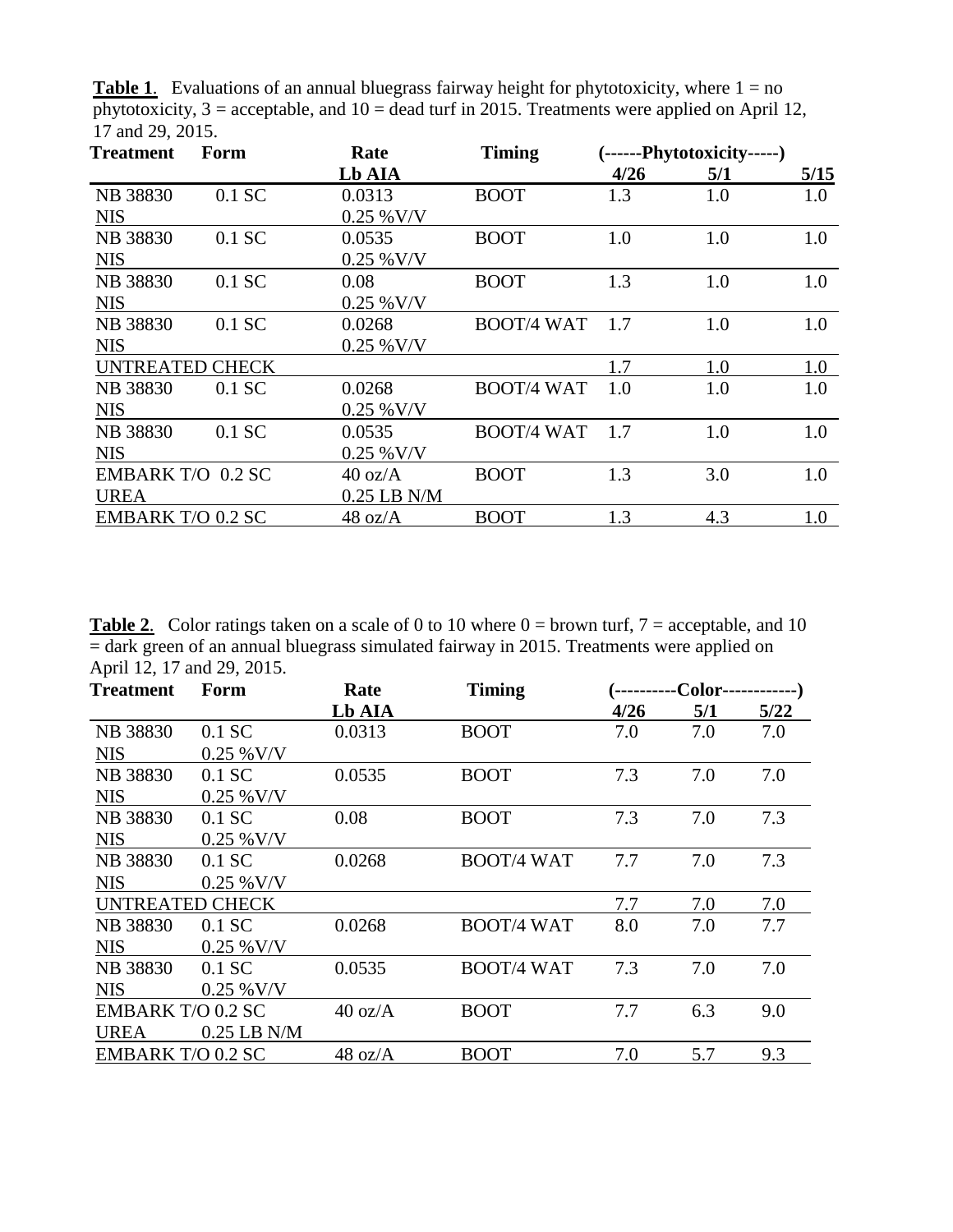| <b>Treatment</b>         | Form     | Rate              | <b>Timing</b>     | $(-$ -------% Seedhead Coverage <sup>1</sup> --------- |      |                   |           |
|--------------------------|----------|-------------------|-------------------|--------------------------------------------------------|------|-------------------|-----------|
|                          |          | Lb AIA            |                   | 4/26                                                   | 5/1  | 5/15              | 5/22      |
| NB 38830                 | 0.1 SC   | 0.0313            | <b>BOOT</b>       | 0.0a                                                   | 0.0a | 86.7 a            | $43.3$ ab |
| <b>NIS</b>               |          | $0.25\%$ V/V      |                   |                                                        |      |                   |           |
| NB 38830                 | $0.1$ SC | 0.0535            | <b>BOOT</b>       | 0.0a                                                   | 0.0a | 86.7 a            | 36.7 ab   |
| <b>NIS</b>               |          | $0.25\%$ V/V      |                   |                                                        |      |                   |           |
| NB 38830                 | 0.1 SC   | 0.08              | <b>BOOT</b>       | 0.0a                                                   | 0.0a | 86.7 a            | 60.0a     |
| <b>NIS</b>               |          | $0.25\%$ V/V      |                   |                                                        |      |                   |           |
| NB 38830                 | 0.1 SC   | 0.0268            | <b>BOOT/4 WAT</b> | 0.0a                                                   | 0.0a | 90.0a             | $11.7$ bc |
| <b>NIS</b>               |          | $0.25\%$ V/V      |                   |                                                        |      |                   |           |
| <b>UNTREATED CHECK</b>   |          |                   |                   | 0.0a                                                   | 0.0a | 86.7 a            | $41.7$ ab |
| <b>NB 38830</b>          | $0.1$ SC | 0.0268            | <b>BOOT/4 WAT</b> | 0.0a                                                   | 0.0a | 83.3 a            | $40.0$ ab |
| <b>NIS</b>               |          | $0.25\%$ V/V      |                   |                                                        |      |                   |           |
| <b>NB 38830</b>          | 0.1 SC   | 0.0535            | <b>BOOT/4 WAT</b> | 0.0a                                                   | 0.0a | 83.3 a            | 38.3 ab   |
| <b>NIS</b>               |          | $0.25\%$ V/V      |                   |                                                        |      |                   |           |
| <b>EMBARK T/O 0.2 SC</b> |          | $40 \text{ oz/A}$ | <b>BOOT</b>       | 0.0a                                                   | 0.0a | 16.7 <sub>b</sub> | 30.0 abc  |
| <b>UREA</b>              |          | $0.25$ LB N/M     |                   |                                                        |      |                   |           |
| <b>EMBARK T/O 0.2 SC</b> |          | $48 \text{ oz/A}$ | <b>BOOT</b>       | 0.0a                                                   | 0.0a | 12.3 <sub>b</sub> | 3.3c      |

**Table 3**. Annual bluegrass seedhead coverage ratings of an annual bluegrass simulated fairway taken in 2015. Treatments were applied on April 12, 17 and 29, 2015.

1 - Means followed by same letter do not significantly differ (P=0.05, Duncan's New MRT)